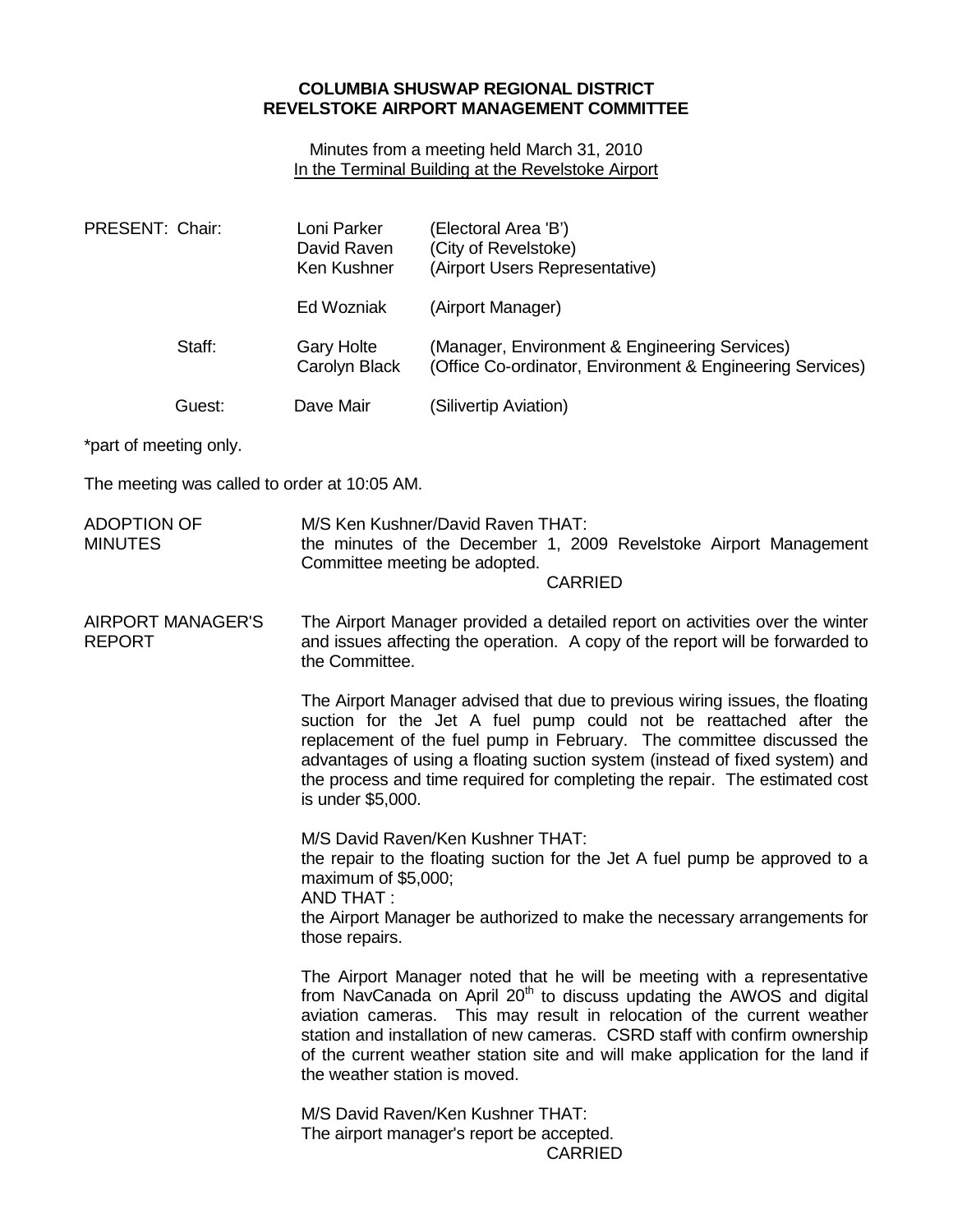| 2010 PROJECTS AND<br><b>BUDGET</b>                                       | The Manager, Environment & Engineering Services advised Direct<br>Approach Consulting is conducting a study to determine the preferred<br>instrument approach option for the Revelstoke Airport. CSRD staff will be<br>providing additional details to Direct Approach Consulting to assist in its<br>review. The cost of the study is \$3,675 including taxes and is expected to<br>be completed by the end of April. A copy of the report will be forwarded to<br>the Committee when received.                                                                                                                                                                                                                                                                                                            |
|--------------------------------------------------------------------------|-------------------------------------------------------------------------------------------------------------------------------------------------------------------------------------------------------------------------------------------------------------------------------------------------------------------------------------------------------------------------------------------------------------------------------------------------------------------------------------------------------------------------------------------------------------------------------------------------------------------------------------------------------------------------------------------------------------------------------------------------------------------------------------------------------------|
|                                                                          | \$40,000 was budgeted for upgrading of the T-hangar building by closing up<br>the ceiling with the installation of plywood sheeting. The airport manager<br>was asked to get 3 or 4 quotes from local contractors and to share the<br>quotes with the Manager, Environment & Engineering Services.                                                                                                                                                                                                                                                                                                                                                                                                                                                                                                          |
|                                                                          | The City of Revelstoke has agreed to cost-share on a study for the<br>extension and upgrade of the municipal water line to the Revelstoke Airport.<br>The consulting firm of Dayton and Knight have been awarded the project at<br>a total cost of \$10,000.                                                                                                                                                                                                                                                                                                                                                                                                                                                                                                                                                |
| <b>T-HANGAR LEASES</b>                                                   | The Committee was advised that the T-hangar leases will expire on March<br>31 <sup>st</sup> and need to be renewed and new lease rates needed to be determined.<br>An informal survey was conducted by CSRD staff to compare lease rates at<br>other BC airports which found that there are few airports to compare to and<br>that they use a variety of methods to determine rates. The Committee was<br>also advised that the T-hangar lease rates had not changed for a number of<br>years, but would need a slight increase to meet the 2010 budget.                                                                                                                                                                                                                                                    |
|                                                                          | M/S David Raven/Ed Wozniak RECOMMEND THAT:<br>hangar users be offered a one year lease with a 5% rate increase over 2009<br>rates.<br><b>CARRIED</b>                                                                                                                                                                                                                                                                                                                                                                                                                                                                                                                                                                                                                                                        |
| <b>SELKIRK-TANGIERS</b><br><b>BUILDING</b>                               | The Manager, Environment & Engineering Services has been advised by a<br>representative from Selkirk-Tangiers that an appraisal of the building will be<br>conducted and the result of that appraisal will be reported to the CSRD.<br>\$80,000 was included in the 2010 budget for the purchase of the building.                                                                                                                                                                                                                                                                                                                                                                                                                                                                                           |
|                                                                          | M/S Ken Kushner/David Raven RECOMMEND THAT:<br>The Board of Directors of the Columbia Shuswap Regional District approve<br>the purchase of the Selkirk-Tangiers building if the offer is no more than<br>\$80,000.<br><b>CARRIED</b>                                                                                                                                                                                                                                                                                                                                                                                                                                                                                                                                                                        |
| <b>GLACIER</b><br><b>HELICOPTERS</b><br><b>REQUEST FOR LEASE</b><br>AREA | A request from Glacier Helicopters for consideration of the location of a<br>hangar/office for its operations was discussed. Of particular issue was the<br>potential site for such an operation. The Land use Plan Brief report (EBA,<br>January 2008) suggests potential locations including the development of the<br>Flying Club lands as site for commercial rotary wing aircraft. The Airport<br>Manager suggested that the Flying Club area is better suited to heavier<br>operations and that the best alternative is behind the air tanker base.<br>Glacier Helicopters will be advised of the proposed location as well as its<br>responsibility for the costs of utility installation, etc. Lease rates will be<br>established once it is determined that Glacier Helicopter is seriously moving |

towards establishing a permanent location at the airport.